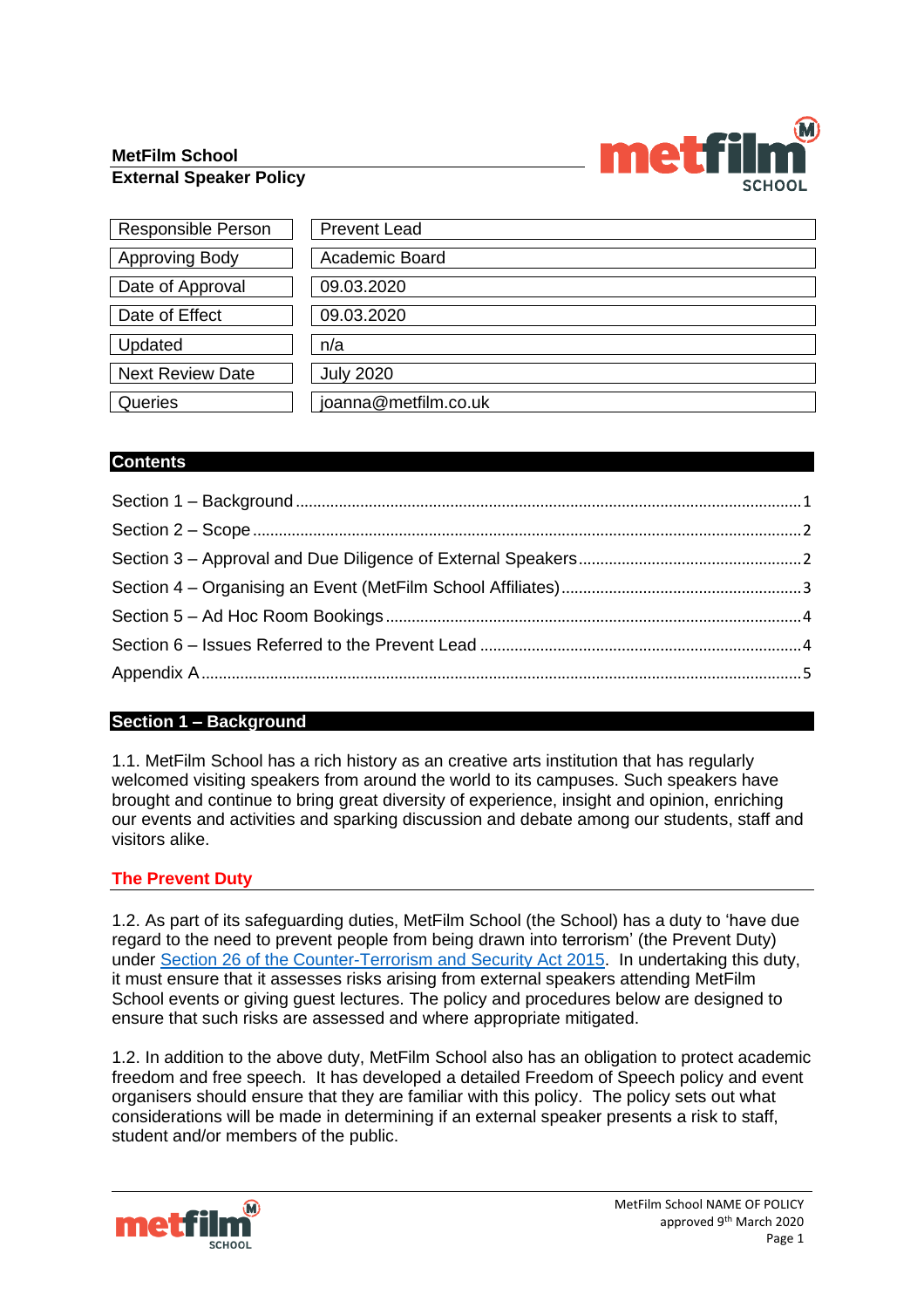1.3. This policy should be used in conjunction with the following MetFilm School policies:

- **[Freedom](https://www.metfilmschool.ac.uk/whymetfilm/homewhymetfilmschool/policies-key-documents/#FOSP) of Speech Policy**
- [Academic](https://www.metfilmschool.ac.uk/whymetfilm/homewhymetfilmschool/policies-key-documents/#AFP) Freedom Policy
- **[Safeguarding](https://www.metfilmschool.ac.uk/whymetfilm/homewhymetfilmschool/policies-key-documents/#SGP) Policy**

# <span id="page-1-0"></span>**Section 2 – Scope**

2.1. This policy covers all events hosted by MetFilm School, the MetFilm School Student Senate and events hosted by external organisations that take place on our premises. Also covered by this policy are events taking place off campus, where the School is hosting (or co-hosting) an event. This includes at venues in the UK or at institutions or establishments overseas. Whilst the legal framework will differ in other countries, all activities led or hosted/co-hosted by MetFilm School, irrespective of where in the world they take place, should uphold this policy unless to do so would breach that countries' law. Any breach of the policy may pose significant risk of reputational damage even if, within a particular country, the law is not broken.

2.2. **Visitors:** A visitor is considered external if they are not affiliated to the School by way of their status as a member of staff, tutor, on programme student or member of the Student Senate. 'Visitor' therefore includes alumni students and guest speakers.

2.3. **Events:** This policy and procedure applies to all events that are held by MetFilm School. This may be an ad hoc talk or lecture held by the School or a MetFilm School sponsored event. It includes lecture series where these are not part of scheduled classes. 'Events' could be a lecture, a seminar, a fundraising event, an Open Day – the definition is wide to ensure that all MetFilm School sponsored activity is considered.

2.4. **Responsible person:** the named individual with overall responsibility for the organisation of an event and any speakers associated with it.

# <span id="page-1-1"></span>**Section 3 - Approval and Due Diligence of External Speakers**

3.1. All external speakers must be approved by the Head of MetFilm Futures for external events or the Deputy Director, Teaching and Learning, for guest lecturers who are coming in to talk as part of the curriculum.

3.2. Before approval, a check of the speaker must be undertaken through Google or other relevant sources to assess any potential risks in relation to the School's Freedom of Speech policy and the Prevent Duty. The form attached at Appendix A must be completed. The first three pages of results (if any results are found) of the Google search should be reviewed or other information where available reviewed. Where the speaker belongs to an organisation, the website of the organisation must be checked also and a Google search and checking of other relevant information for the organisation.

3.3. Records of this search and any subsequent risk assessment must be maintained with the approval for the speaker.

3.4. In undertaking the risk assessment, particular attention must be paid to the nature of any religious or political affiliations. Consideration should also be given to whether speakers have extreme views on sexuality, gender, race, religion and politics.

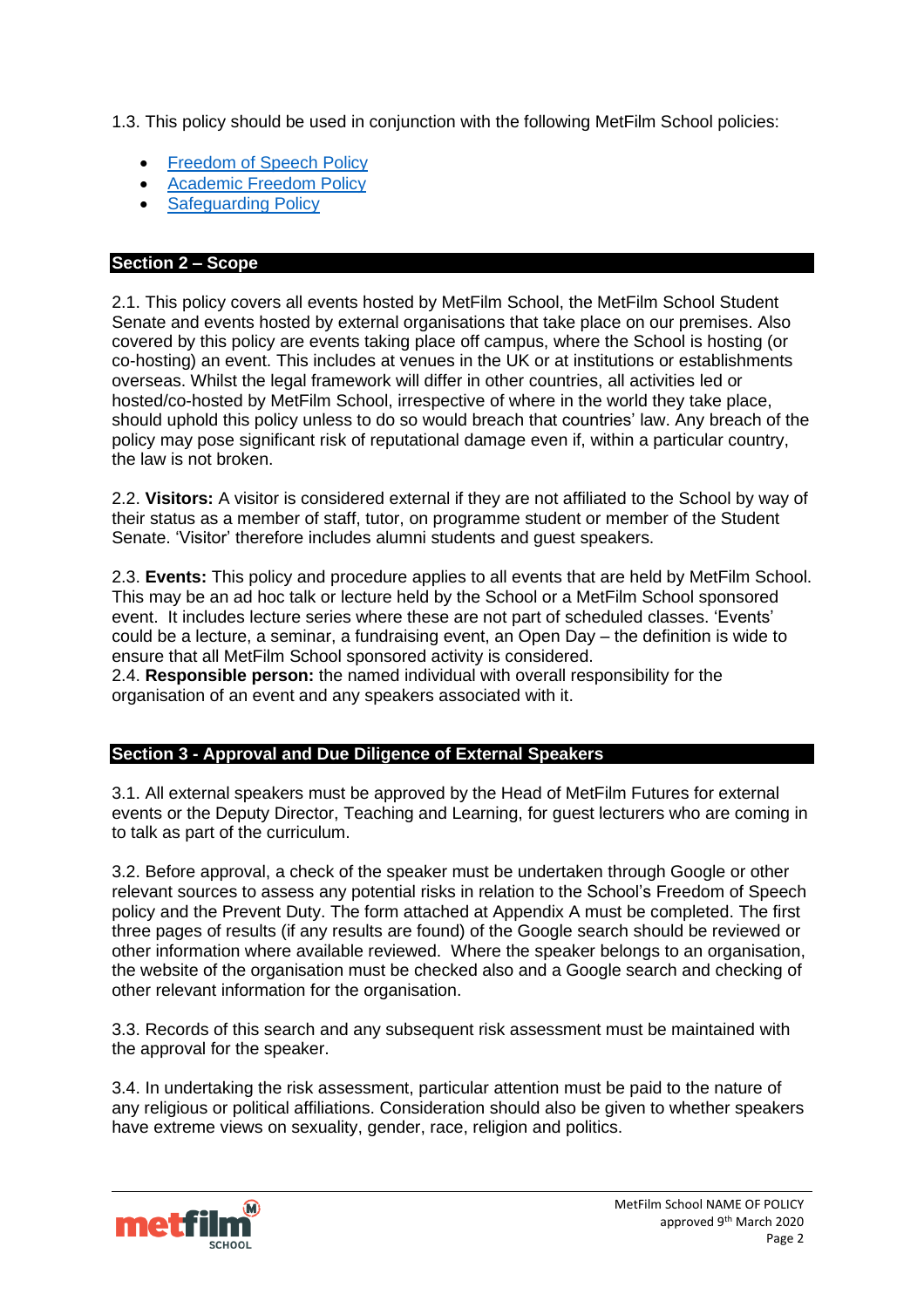3.5. Where there is any content that is inappropriate or which might be interpreted as being in conflict with School's Freedom of Speech policy, this should be referred to the Prevent Lead in the first instance for consideration.

3.6. Where a potential risk is identified, the Prevent Lead will refer this to the School's Chief Executive Officer (CEO). Where it is agreed that an event may proceed, the organisers may be required to agree mitigation measures be put in place as outlined in the School's Freedom of Speech policy.

### <span id="page-2-0"></span>**Section 4 – Organising an Event**

4.1. The procedure for organising an event is set out below. This applies to events held both on and off campus.

4.2. Events organised by a third party unaffiliated to MetFilm School (eg film festivals) must align with the School's core values. Organisers must agree to be bound by these values as a condition of making their booking.

4.3. Event organisers must provide the following information when creating an event:

- a) Name and contact details of the event's responsible person ;
- b) Date, time and facilities required;
- c) Type of event; eg meeting, lecture, workshop, screening
- d) Subject matter / topic of event
- e) Names of any speakers and any external speakers, including information of the organisation to which they belong (if applicable) together with any information on affiliations;
- f) Expected number of attendees;
- g) Confirmation of whether the event will be a member only, invitation only event or open to the general public;
- h) Confirmation if the event and speaker are likely to attract media interest if so why?;
- i) Draft publicity for the event;
- j) Indication that the organiser understands and accepts the MetFilm School Freedom of Speech policy.

4.4. Once the above information is submitted, it will be reviewed by the Head of MetFilm Futures and provisionally entered into the Timetable as appropriate.

4.5. The Head of MetFilm Futures will undertake checks for key issues relating to equality, diversity or political affiliations. Where any issues are identified which might be considered to be a risk, these will be referred to the Prevent Lead who will review and consult with the CEO as appropriate.

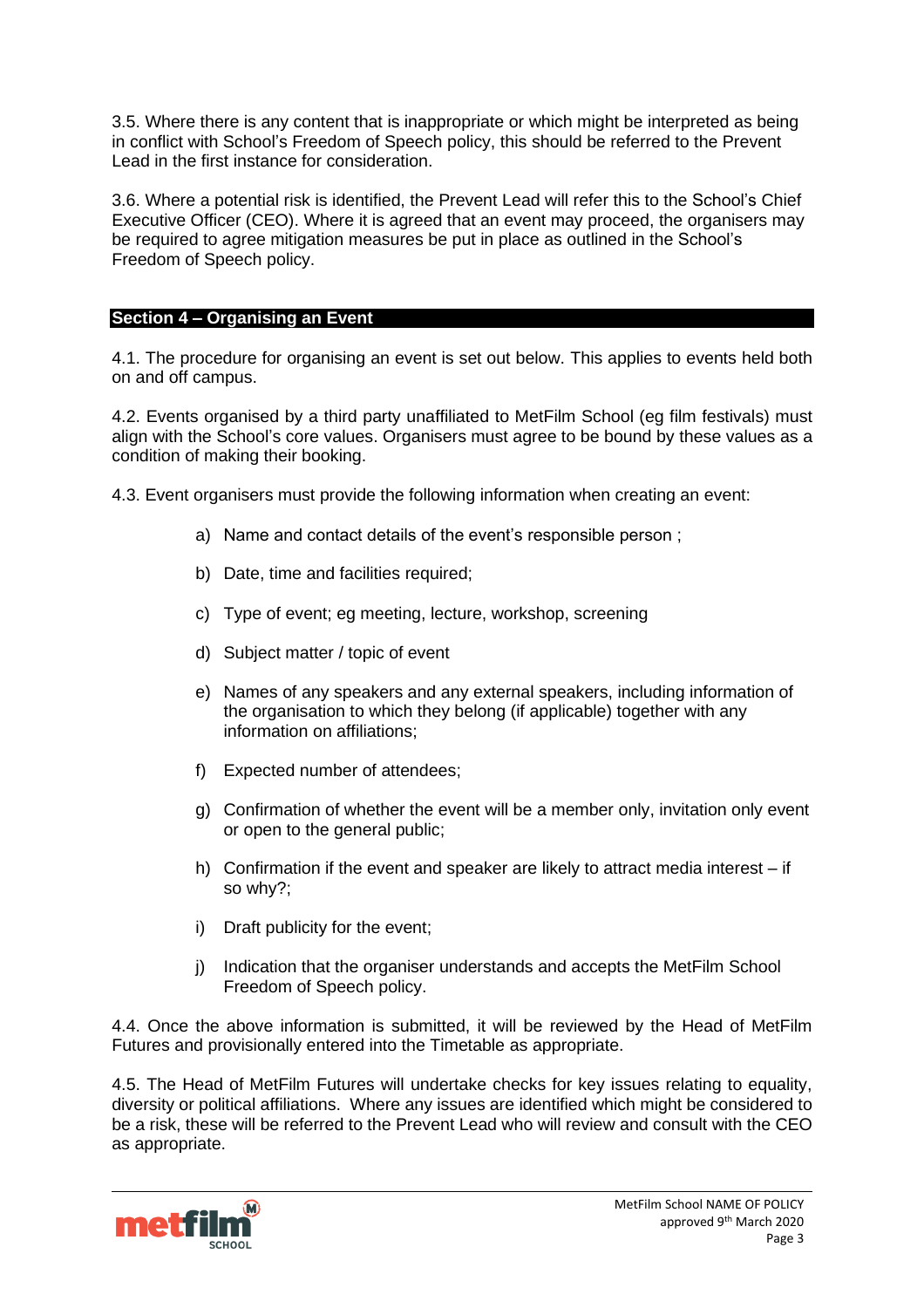4.6. The Student Senate may organise events using the same process outlined in this section.

# <span id="page-3-0"></span>**Section 5 – Ad Hoc Room Bookings**

5.1. Before submitting an event request for an event held on campus, staff may make a provisional room booking through the Timetabling Team. The Timetabling Team will not, however, be able to confirm the booking until the procedure in Section 4 has been followed and the event approved.

#### <span id="page-3-1"></span>**Section 6 – Issues Referred to the Prevent Lead**

6.1. Any issues referred to the Prevent Lead will be discussed with the Prevent Steering Group. They will conduct an investigation into the speaker and the event that takes into consideration the Freedom of Speech policy, the need to maintain order within MetFilm School and also the Prevent duty. It will undertake a review of the due diligence undertaken and may review other relevant sources of information where appropriate.

6.2. In making recommendations they will assess risk on the following basis:

- The potential for any decision to limit freedom of speech as per the School's code of practice in pursuance of the 1986 Education Act;
- The potential for the event going ahead to cause the School to be in breach of its equality and diversity commitments;
- The potential for the event going ahead to cause MetFilm School to fail in its wider legal duties;
- The potential for the event going ahead to cause reputational risk to MetFilm School;
- The potential for the speaker's presence on campus to cause fear or alarm to members of MetFilm School;
- The potential for the speaker's presence on campus to give rise to breach of peace;
- The potential for the event to breach the Prevent duty.

6.3. The Prevent Steering Group may make one of the following recommendations:

- On the basis of the risks presented to not permit the go ahead;
- On the basis of the risks presented to fully permit the event to go ahead unrestricted;
- On the basis of the risks presented to permit the event to go ahead on the proviso steps designed to reduce risk are taken.

6.4. Steps designed to reduce risk may include requiring that:

- the event be filmed:
- the event be observed by MetFilm School officials;
- additional security and/or that the event be stewarded or subject to security on the door;
- an event promoting a particular view includes an opportunity to debate or challenge that view;
- the event is ticketed and that the attendees are approved in advance;

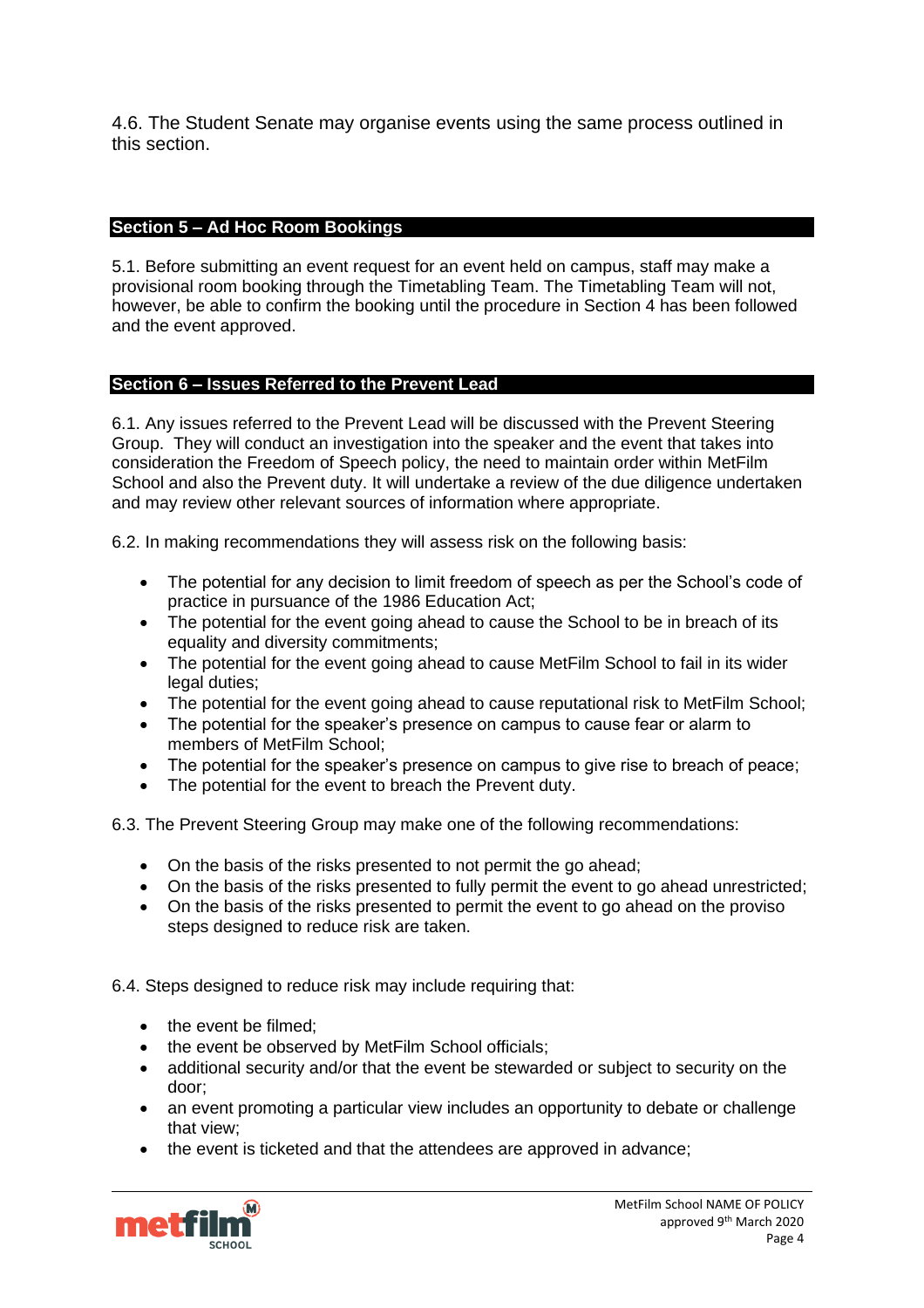• a copy of any speech to be delivered by the speaker be submitted to the MetFilm School in advance of the event.

#### <span id="page-4-0"></span>**Appendix A**

### **External Speaker Checklist**

This form is to be used to approve and external speakers.

Please refer to the procedure for approving external speakers before completing this form.

| Name of Speaker                |  |
|--------------------------------|--|
| <b>Organisation and Role</b>   |  |
| Name of Organiser              |  |
| <b>Purpose of Session/talk</b> |  |

# **Approval of the Speaker**

Are you satisfied that the speaker and subject is appropriate, based on the speakers skills, knowledge, experience and reputation for the session?

Have you checked the speakers' background (usually by running a google search to review any news stories)

Have any issues arisen that give cause for concern under the Met Film School Freedom of Speech Policy in relation to the MetFilm Schools Prevent Duty?

Y/N

Where 'Yes' what is your proposed mitigation?

Confirmation the due diligence has been undertaken on the speaker

Signature:



Y/N

Y/N